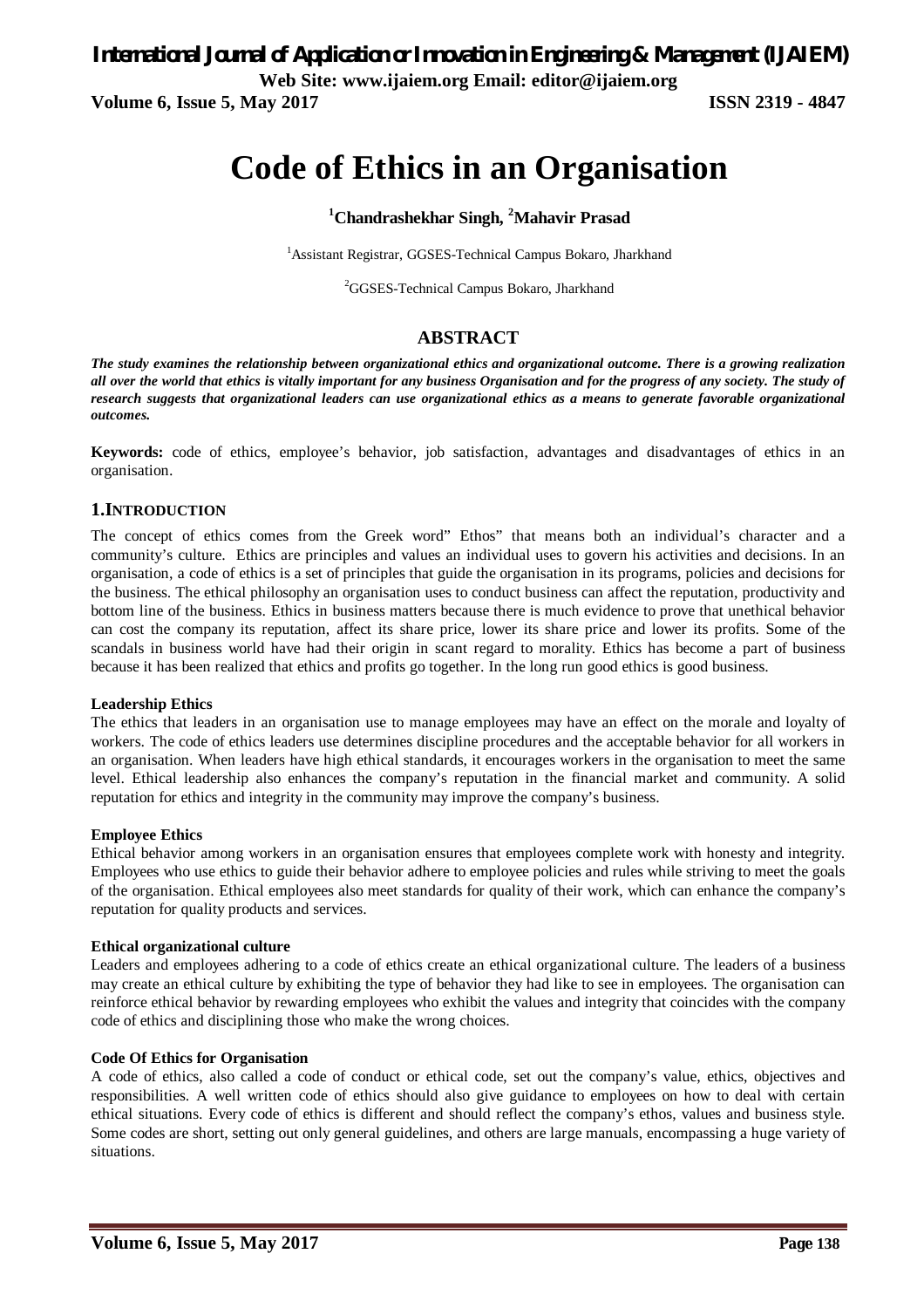# *International Journal of Application or Innovation in Engineering & Management (IJAIEM)*

**Web Site: www.ijaiem.org Email: editor@ijaiem.org**

**Volume 6, Issue 5, May 2017 ISSN 2319 - 4847**

#### **Key components of code of ethics in Business Organisation**

The code of ethics is a set of behavioral rules employees should follow to ensure the company's values are reflected in all business dealings. Regardless of the size of the business, clearly defined codes and closely monitored transactions should keep your company from violating laws and make it a place where employees feel comfortable doing the right thing.

#### **Values**

Business Values typically are expressed in terms of how the company performs its day-to-day interactions with suppliers, employees and customers. A primary objective of the code of ethics is to define what the company is about and make it clear that the company is based on honesty and fairness. Another commonly defined value is respect in all interactions, regardless of the circumstances.

#### **Principles**

Principles are used to further support the business values by including operational credos employees should follow. Customer satisfaction, business profitability and continuous improvement are key factors in documenting business principles. Corporate responsibility to the environmentally friendly use of natural resources is another business principle that often is found in code of ethics.

#### **Management support**

Manager support of the values and principles may be documented in the code of ethics. Open door polices for reporting ethics violation can be included in the code, along with a process to anonymously report any code of ethics issues. To reflect how seriously management considers the code, some business display the code of ethics with management signatures in prominent areas, such as the break room, where employees will see it on a daily basis.

#### **Personal Responsibility**

Another component is a statement regarding each employee's personal responsibilities to uphold the code of ethics. This may contain information regarding both the legal and moral consequences if an employee violates the code. The requirement to report any violators is normally a component of the ethics code's personal responsibility. This is meant to show that it is not sufficient to merely adhere to the values and principles but to help ensure every employee supports the code of ethics by reporting violators.

#### **Compliance**

Any laws or regulations may be referred as rules to adhere to as part of daily business interactions. The Sarbanes-Oxley Act- which was enacted as a direct result of the Enron case, in which executives falsified financial records to overstate the company's worth—details what financial reporting a company must do. Compliance to all financial reporting and any licensing requirements such as ISO 9000 by the International Organisation for Standardization can be documented, along with the expectation that all licenses will be maintained and legal regulations met.

#### **How to Create a Code of Ethics for an Organisation**

These days, every business should have a written code of ethics. The code of ethics you create communicate the company's philosophy to employees, vendors, customers, clients and the public. Because of growing focus on business ethics over the last decade, according to Ethics Web, many customers now actively seek out firms that promise to do business in an honest and ethical manner. As a business owner, writing a code of ethics is one of your most crucial jobs.

- 1.Review sample codes of ethics that company in similar business use. Read those documents carefully, and look for information you can apply to your business.
- 2.Review other documents related to your business, including the firm's mission statement and any specific policies new hires receive as part of their orientation. These documents can include the Internet and phone usage and timeoff policies. Review documents that address the conduct standards your firm has established. Use those documents as a guide when you create your formal code of ethics.
- 3.Think about the ethical dilemmas that face not only your company, but also its competitors. These ethical issues vary by industry, and it is important to directly address them in the company's code of ethics. For example, a clothing manufacturer could pledge not cut off ties with vendors who use child labor.
- 4.Solicit input from employees when you create the code of ethics. Many companies make the mistake of leaving workers out of the loop, but the front-line workers confront ethical dilemmas frequently. Ask employees for specific examples of situations that make them feel uneasy, and incorporate those ideas into the code of ethics.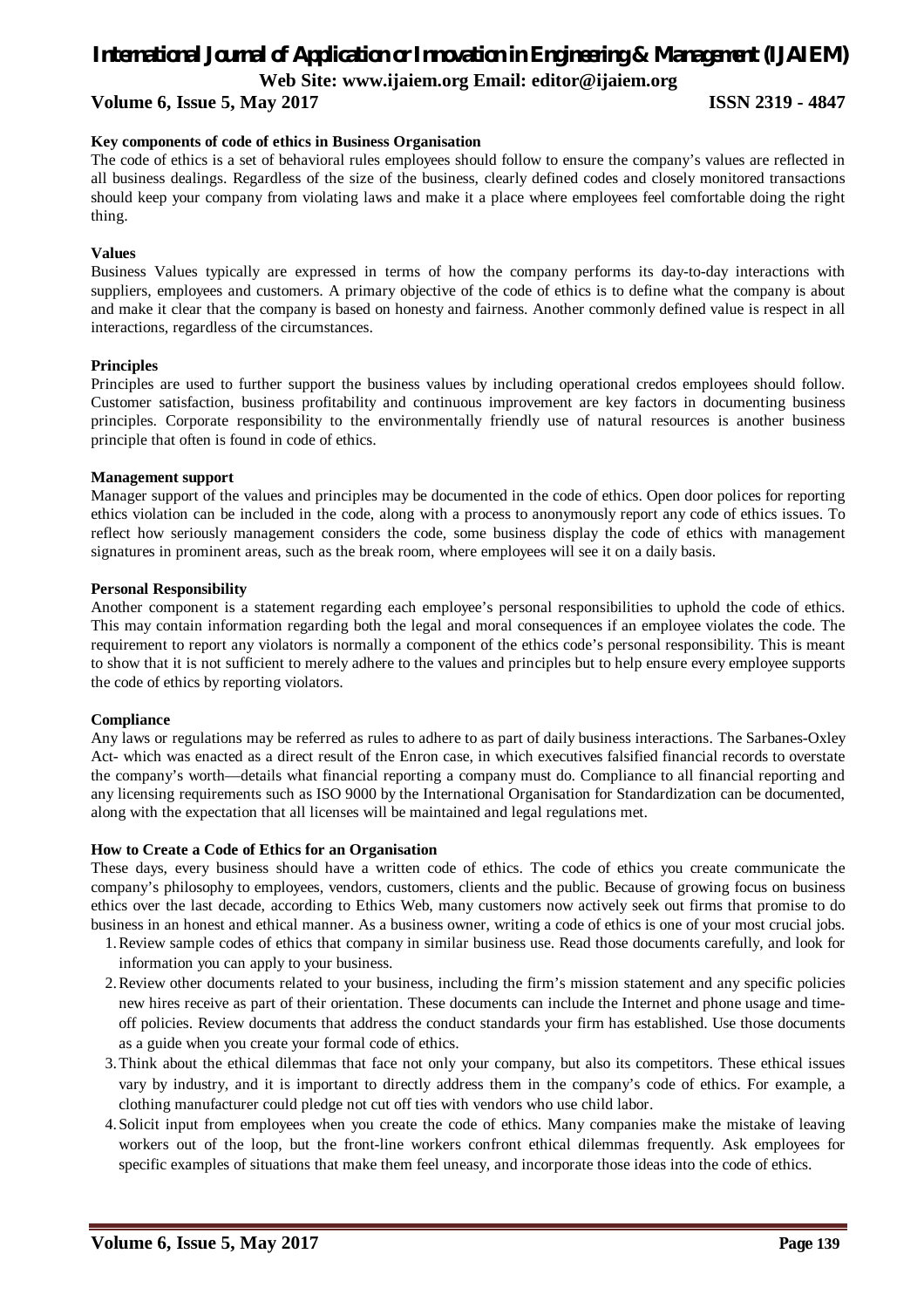## *International Journal of Application or Innovation in Engineering & Management (IJAIEM)* **Web Site: www.ijaiem.org Email: editor@ijaiem.org Volume 6, Issue 5, May 2017 ISSN 2319 - 4847**

- 5.Address potential workplace issues, such as office romance and nepotism, in your code of ethics. If your small business is mainly a family affair, outside employees might feel intimidated when they work with your family members. Make sure the code of ethics directly addresses hiring practices and the outlets for perceived grievances.
- 6.Assign an individual in your company to be responsible for compiling the code of ethics. Empower that person with the resources he/she needs, including the flexibility to communicate openly and frankly with front-line workers and others within the company. Allow her to solicit feedback from both the management team and the workers. Although the Chief Executive Officer, along with the legal team, is ultimately responsible for the content of the code of ethics, assigning a member of the management team to draft the document creates a single point of contact for everyone in the organisation.
- 7.Ask your attorney to review the proposed code of ethics before putting it in force. Ask the attorney for feedback regarding any necessary changes to the document.

#### **The Advantages of Ethics in an Organisations**

A code of ethics is an integral component of company culture, but organisations must actively promote their ethical policies to fully leverage the advantages. A code of ethics can be viewed as either an administrative formality with no practical use or a dynamic, comprehensive guideline for making company decisions. Realizing the advantages of a code of ethics in your organisation relies on every employee's awareness of and commitment to the code. A positive and a healthy corporate culture improves the morale among workers in the organisation, which may increase productivity and employee retention; this, in turn, has financial benefits for the organisation. Higher levels of productivity improve the efficiency of the company, while increasing employee retention reduces the cost of replacing employees. Ethical people are those who recognize the difference between right and wrong and consistently strive to set an example of good conduct. In a business setting, being ethical means applying principles of honesty and fairness to relationship with coworkers and customers. Ethical individuals make an effort to treat everyone with whom they come in contact as they would want to be treated themselves. Following are some of the important advantages of ethics in an organisation –

#### **1. Strategic Decision-Making**

Small business owners make decisions at the executive level of their company. A code of ethics in a small business can provide a foundation on which to base all decisions that affect internal and external stakeholders, such as employees or residents in the local community. Ethical dilemmas faced by small business owners must often do not have the same scope as issues faced by corporate executives, such as laying off thousands of workers or introducing tons of pollutants into the environment. However, having a solid code of ethics in place from the beginning can help to guide you as your company eventually grows to a corporate size.

#### **2. Day-to-Day Decisions**

Company owners are not the only employees in a small business who make decisions. Due to the size of small businesses, front-line employees often have less supervision and more personal responsibility than employees of large corporations. This makes it even more important for all employees to fully understand the expectations of the company and the ethical guidelines in which to make decisions.

#### **3. Company Reputation**

Small businesses work hard to gain competitive advantages. Gaining advantages from a positive reputation in the marketplace can be enough to secure a sizable market share from a larger competitors. Proudly displaying your code of ethics on your website or in press release, while taking care to ensure that your actions are always in line with your words, can garner a positive image among consumers and job-seekers, creating a loyal customer base and helping to develop your brand image.

#### **4. Legal Considerations**

The legal benefits of having a code of ethics in place make ethics statements a virtual requirement of doing business. All of the advantages mentioned above can serve to keep your company out of legal trouble, which, while important to every company, is especially important for sole proprietorships and partnerships that do not enjoy personal liability protection. A comprehensive code of ethics can provide extra protection if a single employees commits a criminal act in the name of your company, as well. If a single purchasing manager defrauds your suppliers, for example, your code of ethics can help to convince a court that your company does not endorse that kind of behavior.

#### **5. Build Customer Loyalty**

Consumers may let the company take advantage of them once, but if they believe they have been treated unfairly, such as by being overcharged, they will not be repeat customer. Having a loyal customer base is one of the keys to long-range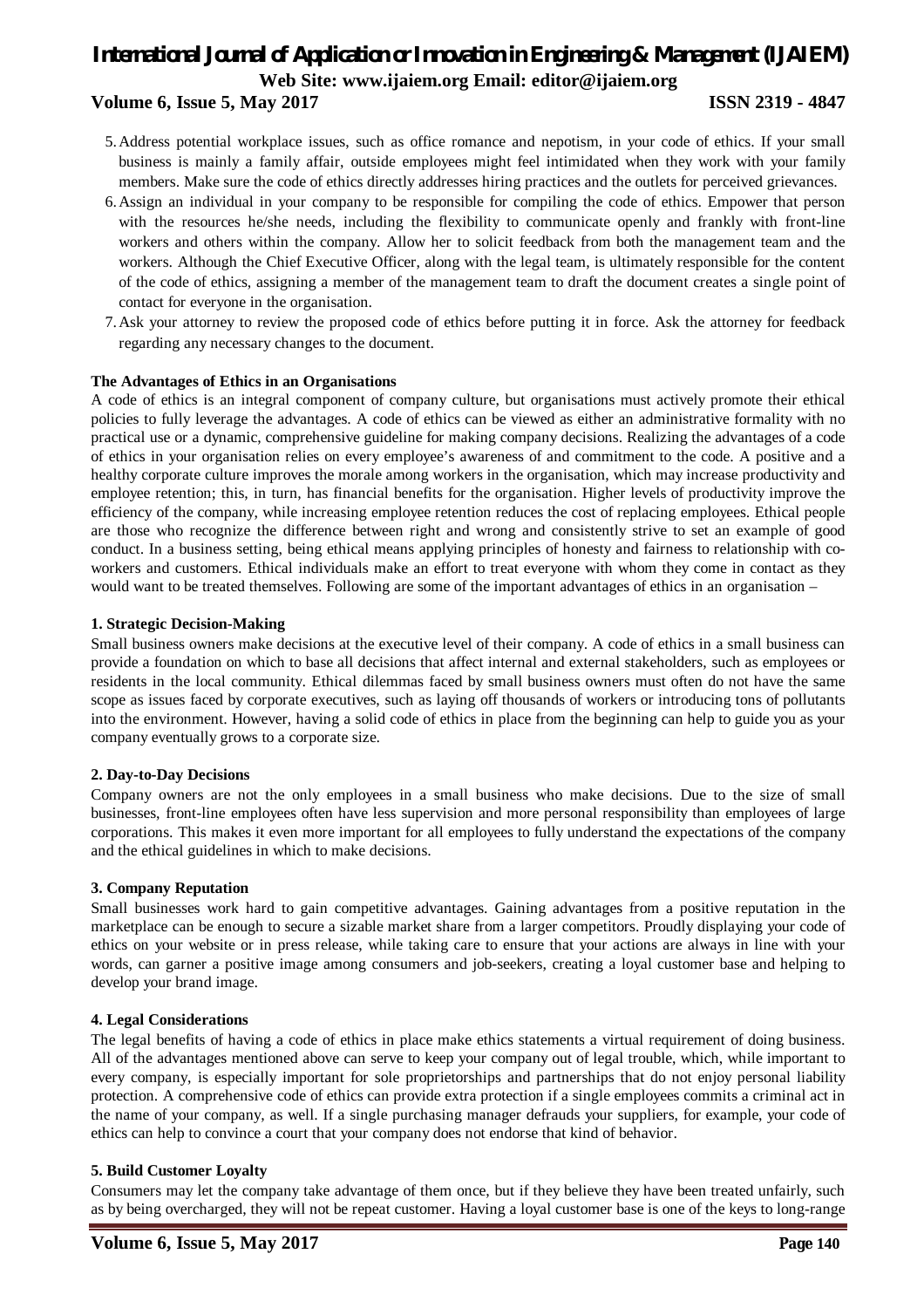# *International Journal of Application or Innovation in Engineering & Management (IJAIEM)* **Web Site: www.ijaiem.org Email: editor@ijaiem.org**

### **Volume 6, Issue 5, May 2017 ISSN 2319 - 4847**

business success because serving an existing customer doesn't involve marketing cost, as does acquiring a new one. A company's reputation for ethical behavior can help it create a more positive image in the marketplace, which can bring in new customers through word-of-mouth referrals. Conversely, a reputation for unethical dealings hurt's the company's chances to obtain new customers, particularly in this age of social networking when dissatisfied customers can quickly disseminate information about the negative experience they had.

#### **6. Retain Good Employees**

Talented individuals at all levels of an organisation want to be compensated fairly for their work and dedication. They want career advancement within the organisation to be based on the quality of the work they do and not on favoritism. They want to be part of the company whose management team tells them the truth about what is going on, such as when layoffs or recognitions are being contemplated. Companies who are fair and open in their dealing with employees have a better chance of retaining the most talented people. Employees who do not believe the compensation methodology is fair are often not as dedicated to their jobs as they could be.

#### **7. Positive Work Environment**

Employees have a responsibility to be ethical from the moment they have their first job interview. They must be honest about their capabilities and experience. Ethical employees are perceived as team player rather than as individuals. They develop positive relationships with coworkers. Their supervisors trust them with confidential information and they are often given more autonomy as a result. Employees who are caught in lies by their supervisors damage their chances of advancement within the organisation and may risk being fired. An extreme case of poor ethics is employee's theft. In some industries, this can cost the business a significant amount of money, such as restaurants whose employees steal food from the storage locker or freezer.

#### **8. Avoid Legal Problems**

At times, a company's management may be tempted to cut corners in pursuit of profit, such as not fully complying with environmental regulations or labor laws, ignoring workers safety hazards or using standard materials in their products. The penalties for being caught can be severe, including legal fees and fines or sanctions by government agencies. The resulting negative publicity can cause long-range damage to the company's reputation that is even more costly than the legal fees or fines. Companies that maintain the highest ethical standards take the time to train every member of the organisation about the conduct that is expected of them.

#### **Disadvantages of an Employees Code of Conduct**

If you ask most managers, they would probably tell you that a code of conduct is a good thing. It can set a high standard for employees and ensure that they are interacting in a professional manner. Codes can also make the disciplinary process easier when unethical behavior occurs. However, codes of conduct also have many disadvantages that suggest, as the Institute of Business Ethics confirms, that the rules that govern employee behavior must be an internal component of a company's culture to be effective. Simply having an employee handbook is not enough to promote ethical values.

#### **1. Inequality**

Codes of conducts are often drafted, in part, to ensure that all members of an organisation are treated equally. However, often those in upper-level management and creative positions are given a "bye" on certain codes, like those restricting how the workers talks about the company or to what degree employees are allowed to have personal relationships outside the work. Accordingly if companies are going to have codes of conduct they should reconsider any code that cannot be applied equally.

#### **2. Unenforceability**

Some codes of conduct, perhaps because of employee misconduct in the past, take a micromanagement approach, dictating detailed minutia like the kinds of material that can be worn in the office or the exact length of personal phone calls. According to Leadership Skills for Life, it is important for codes of conduct to be detailed because some questions, like whether or not taking a company pen home is ethical, will render many answers. However, it can be noted that such codes can be cumbersome, contradictory and ultimately ineffective when people, including supervisors who cannot enforce the codes and still have a productive workplace, abandon them in favor of "common sense". On the other hand, a company in which the value of honesty is embedded and appreciated can result in a culture where no one would consider taking a pen.